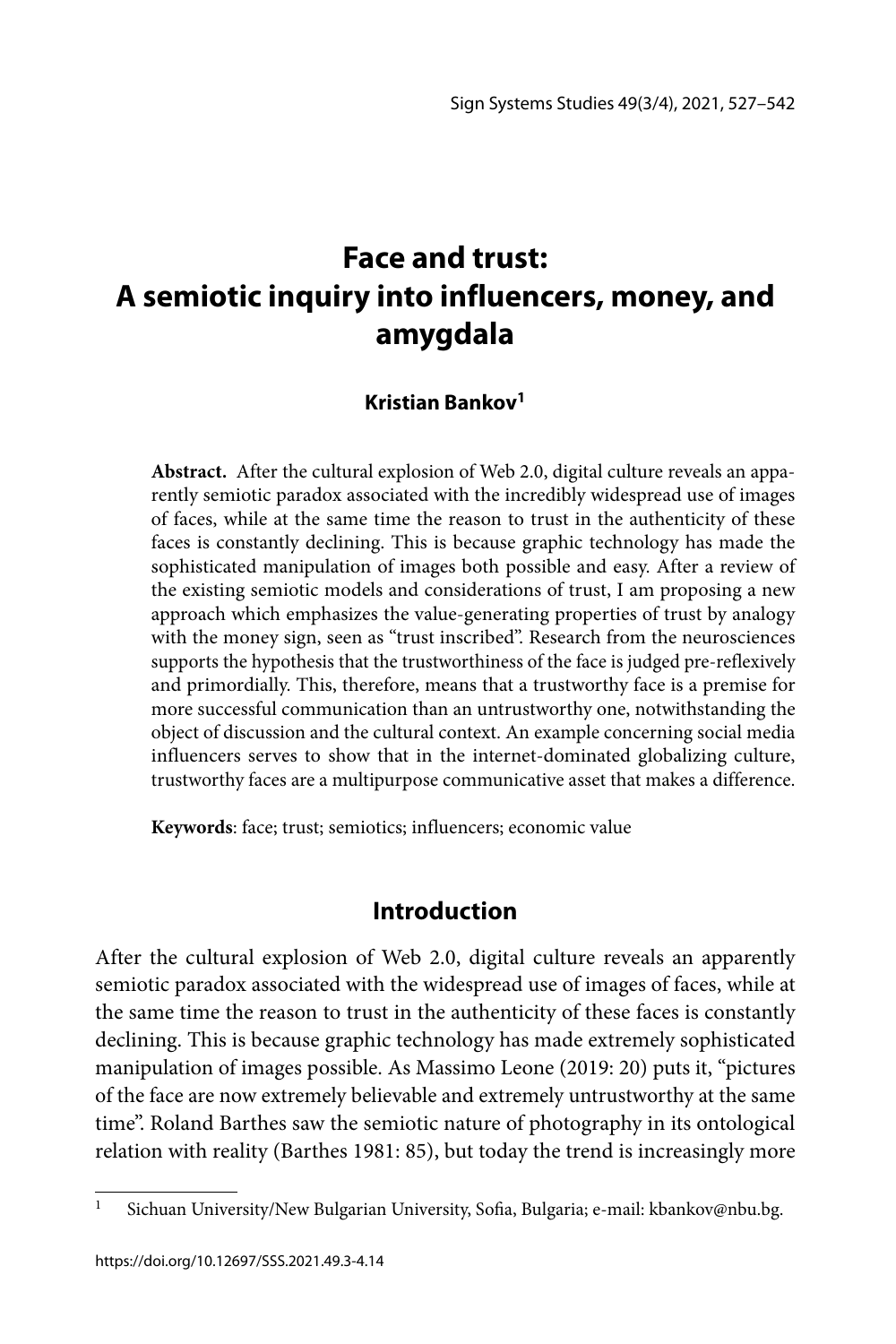connected with the modification of the faces we can see on screens and their value deriving from differences with their real offline referent. Here we are talking about a whole prosperous industry, emblematic of all areas of our digital everyday life.

There was much discussion surrounding the Academy Awards 2020 in Bulgaria. A special FX company run by two of our compatriots received an award in the category of Special Effects. One of the most complex things this company does is realistic animation of the faces of celebrities from the past and introducing them into new plots in modern productions. Thus, the last episode of Season 2 of *The Mandalorian* (2020) featured an appearance of the legendary Luke Skywalker at a visible age of about 30, interpreted by the no less legendary actor Mark Hamill. The amazement of the savvy spectator was based on the fact that the actor was approaching 70 in the year of filming. Such manipulations of faces have been created for at least 20 years now, but today the phenomenon is becoming a significant part of popular culture. With the same technology, the UK television network Channel 4 created a fictional Christmas speech by Queen Elizabeth II to the astonishment of the television audience. The main topic of the speech was the trust in what is seen in media, as well as new technologies allowing reality manipulation. It has become the norm not to accept compromising videos involving famous politicians and businessmen until experts have proven beyond doubt that no special effects have been used. It has become easy to modify lip movements in a completely realistic way in a video of a famous person, and to attribute to him/her the pronouncement of words that s/he has never uttered. As a result of such, and many other, abuses, there is already a branch in cybersecurity known as 'Faceforensics'.2 In 2019 the state of California ratified Bill AB-602 which bans the use of human image synthesis technologies to make fake pornography without the consent of the people represented, and Bill AB-730 which prohibits distribution of manipulated videos of a political candidate within 60 days of an election.

More and more mobile apps are creating value by manipulating selfies or other photographs of users' faces. These are classic beautifying techniques such as erasing wrinkles and skin imperfections, enlarging the eyes, optimizing the face oval and the shape of the jaw, etc. The product of these selfie manipulations is most often used for profile pictures or simple posts on social media. The aim is to obtain approval/recognition for the referent of the manipulation, not so much for the complex semiotic act of communication. Strangely, manipulated

<sup>&</sup>lt;sup>2</sup> Rossler, Andreas; Cozzolino, Davide; Verdoliva, Luisa; Reiss, Christian; Thies, Justus; Nießner, Matthias 2018. FaceForensics: A-large-scale video dataset for forgery detection in human faces. Available at: https://arxiv.org/pdf/1803.09179.pdf; last accessed on 30 January 2021.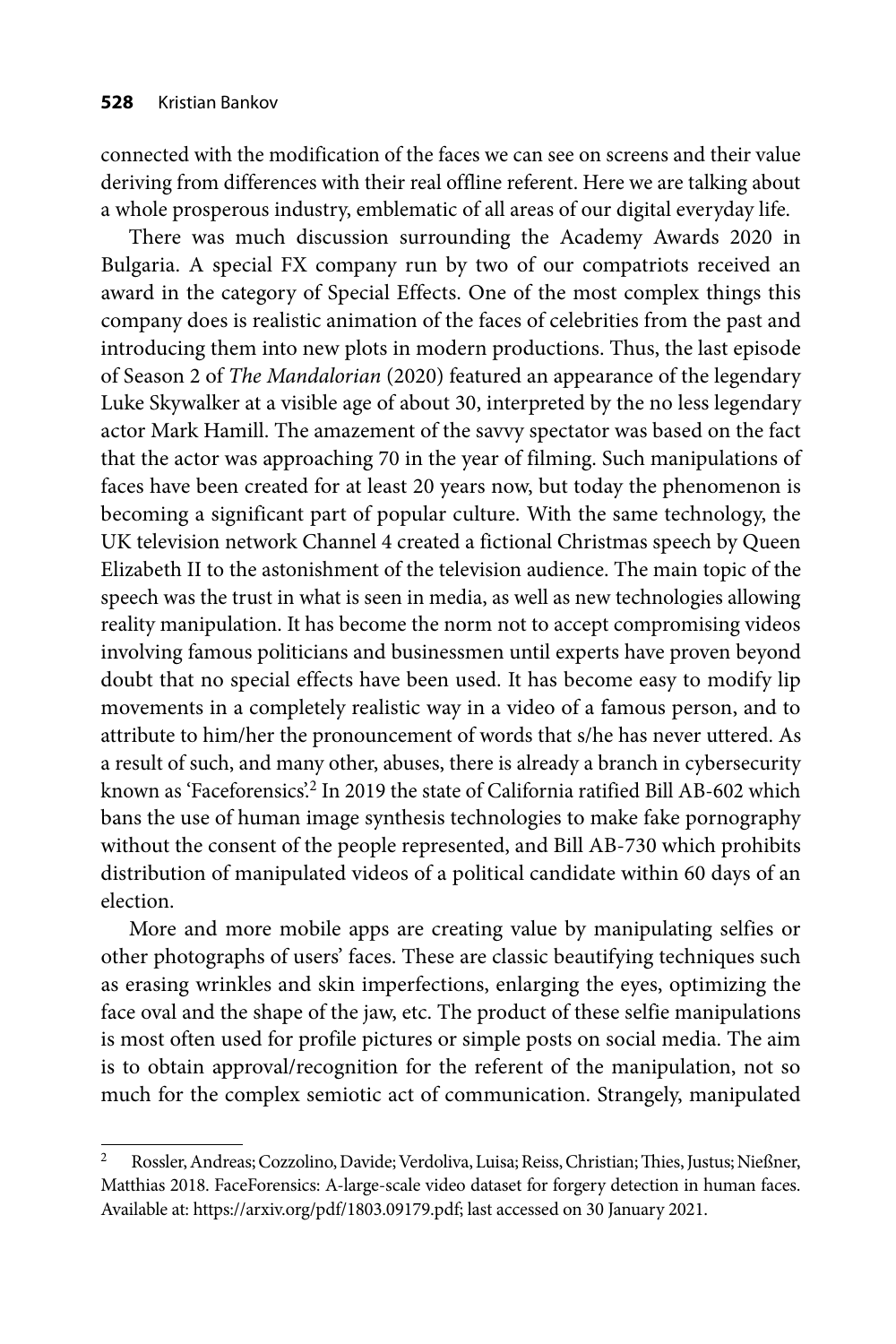face and body photos are also widely used in dating applications such as *Tinder*, although in theory their success is based on the trust that what we see in the photos corresponds to what we will see at a real-life meeting. We can imagine that the manipulated improvements actually stimulate the imagination and condition the perception when the time arrives for a face-to-face meeting, which puts consumers in a win-win situation.

Social media apps (such as Reface) which allow the user to put his or her face in the place of that of a celebrity in videos with cult scenes from the cinema or videos of a virtuoso performance are gaining huge popularity. Video manipulations in the opposite direction are also becoming popular – celebrity faces replace the faces of unknown participants in pornography, misleading naive viewers to think that they are actually watching celebrity porn (Alexandrou, Maras 2018).

Even "serious" online conferencing platforms such as *Zoom* have recently developed applications that manipulate the appearance of communicators in real time. Rossler *et al*. summarize the problem: "The ability to effortlessly create visually plausible editing of faces in videos has the potential to severely undermine trust in any form of digital communication" (see fn 2).

## **"This face does not exist" controversy**

The essence of the problem transpires as a result of the debate around the application of AI technology for deep learning *Generative Adversarial Network* (GAN). In the context of the *Deepfake* productions the role of the face is central and considerable research is being conducted on the topic. Shen *et al*. 2019 as well as Tinsley, Czajka and Flynn<sup>3</sup> provide a good overview of the known facts and the research literature on the relevance of the problem. For the sceptics:

> [i]n the age of fake news and alternative facts, the risks and dangers associated with ill-intentioned individuals or groups easily routing forged visual information through computer and social networks to deceive, cause emotional distress, or to purposefully influence opinions, attitudes, and actions have never been more severe. (Shen *et al.* 2019: 23)

GAN technology probably would have remained popular only within the IT and design professionals' environment, if it were not for its application on the human

<sup>&</sup>lt;sup>3</sup> Tinsley, Patrick; Czajka, Adam; Flynn, Patrick 2020. This face does not exist... but it might be yours! Identity leakage in generative models. Pre-print of a paper to be presented at *WACV 2021*. https://arxiv.org/pdf/2101.05084.pdf (last accessed on 20 February 2021).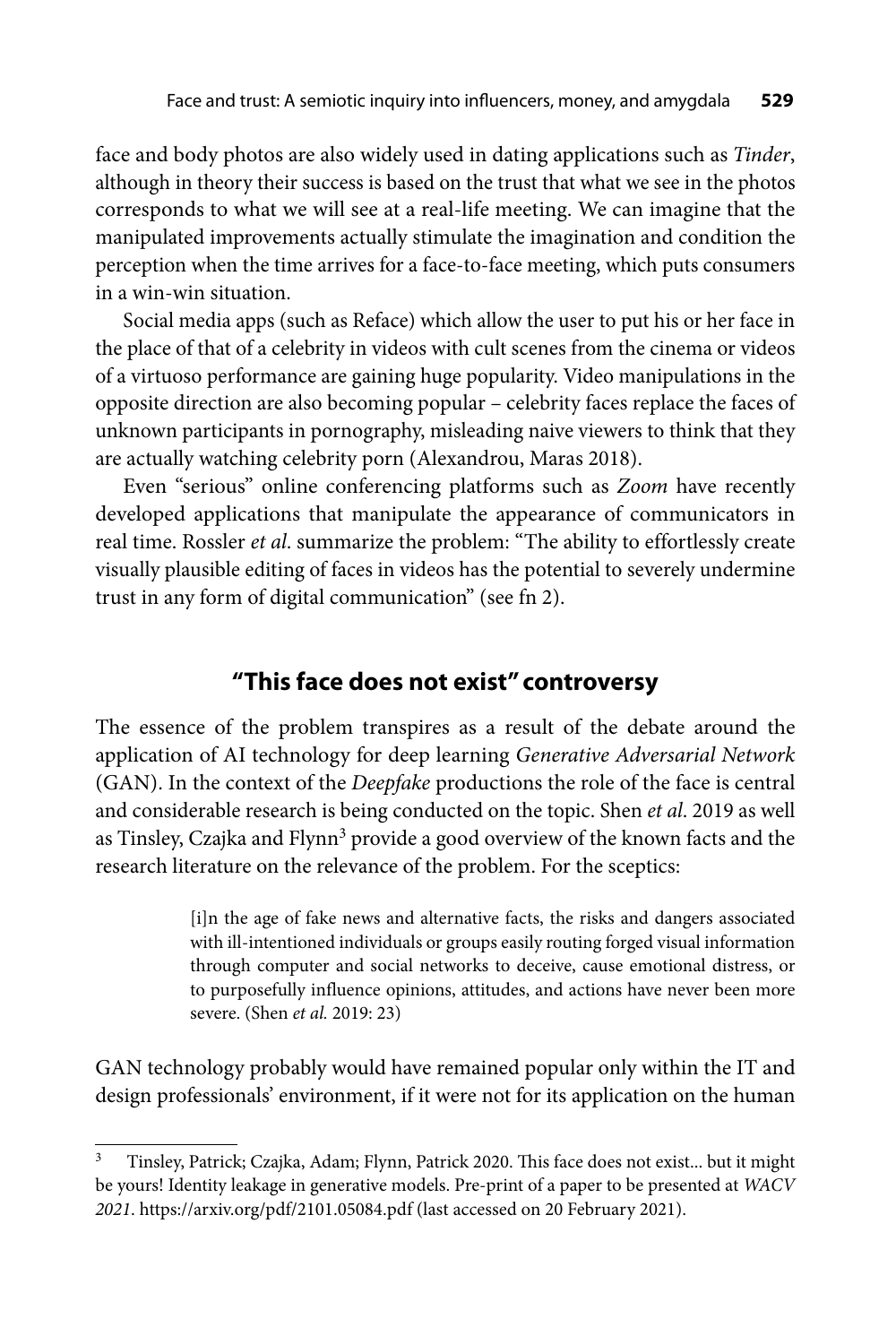face. The way it is applied to the face illustrates how it can be applied to any other visual data. GAN allows for photorealistic synthesis of digital images of human faces that does not correspond to any existing human. They can be seen on the website https://thispersondoesnotexist.com/ and the effect on the viewer is striking: it breaks our ontological relation with reality as no other type of images does. As we shall see, there is a primordial and pre-reflexive moment in the perception of the face which overwhelms the consciously perceived statement that such a face cannot exist in the real world. I wonder how Levinas would have commented on such "otherwise than being" of the face. In the proposed framework this is a semiotic paradox which would not have been possible before an advanced phase of the digital technologies.

### **Trust in semiotics**

"In semiotics we trust" may be the credo of many among us who base our careers as researchers on the science of signs, but very few have taken a theoretical interest in that basic notion. In this part of the article, I firstly list the major contributions of semiotics of trust, and then try to position the problem of trust in the main semiotic models, in an attempt to explain the weak interest.

The classic author who comes closest to the concept of trust is Greimas. *The Semiotics of Passions* (1991), written together with Jacques Fontanille, sees trust as an ingredient in some of the well-known passions, especially jealousy, but also stinginess. There is a mini semiotic square (see Fig. 1), dedicated to a modal analysis of trust (*confiance* in French), which explores semantic subtleties of the French language, untranslatable to other languages (Greimas, Fontanille 1991: 218):



*Figure 1*. Semiotic square of trust/distrust.

The analysis is exciting and could be developed into a stand-alone model, but the framework and context are entirely textual and literary. In these, trust is reduced to a logical operator in the modal structure of passions, and although the claim of the overall theory is for a semiotics of human action, it does not exist outside the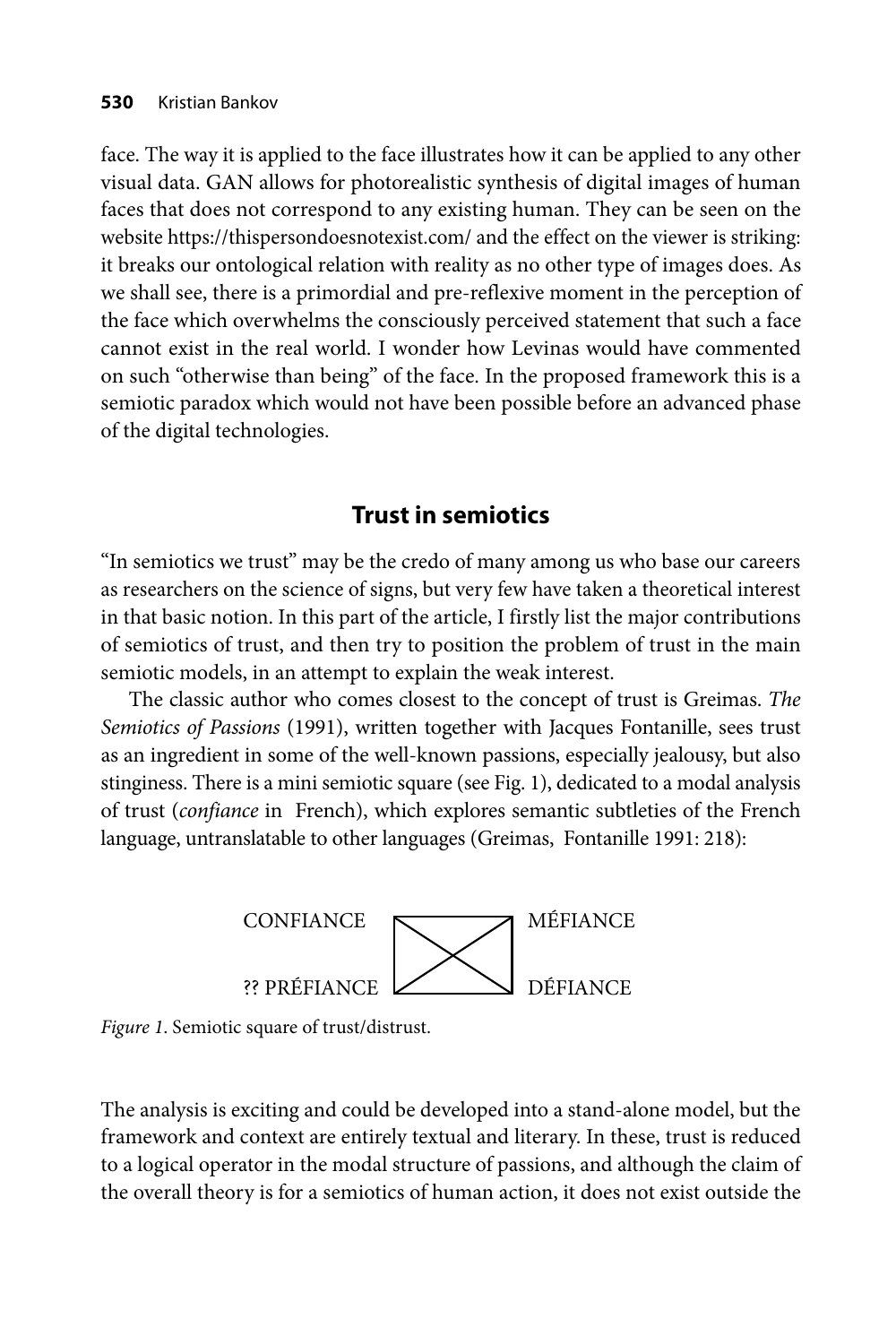textual world (dictionaries and literary works). In the "real world", according to my framework, degrees of trust reflect the success and capitalization of communicative interactions. Fontanille's student Amir Biglari develops in depth the semiotics of passions in relation to hope, where trust has an even more central role (Biglari 2011). However, once again in this work trust is necessarily immanent to a literary textual structure, using the same literary references, in particular *The Man Who Laughs* by Victor Hugo.

In his general theory, Greimas "clears" all the methodologically dubious implications of the instance of trust by introducing one of the most ingenious tricks of his theory – replacing the notion of truth with that of truth-saying, or veridiction. According to Eco (2000: 257), "that seems tailor-made to irritate any upholder of a truth-functional semantics, not to mention every supporter of a correspondence theory of truth". Nevertheless, this trick ensures the exceptional internal coherence of the theory. From a potential source of metaphysical torment, the problem of trust is resolved as a fiduciary contract working as a logical binary code – either it exists, or it does not exist. If there is a fiduciary contract, the semiotician can consider the semantic effects of the communicative process according to the canonical generative model, and if there is no such contract, there is no reason for the method to be applied.

Such a construct of the semiotics of trust does not work for the purposes of a study of the role of the face in digital communication, since the intrigue lies more in the intermediate positions and degrees, rather than in the overall presence or absence. We find similar intermediate positions and preconditions for successful semiotics of trust in Eco's textual pragmatics model developed in *The Role of the Reader* (Eco 1994). This work presents the modelling of a much more dynamic signification process in which, albeit without a direct semiotic modelling of trust, there is an entire dialectic of the relationship between the author and the reader based on, as we shall see, a simulacrum of trust in the sense that the driving force of the interpretive process is the reader's presuppositions, governed by the narrative mechanisms of the plot set by the author. A good author manages to gain the trust of his empirical reader by appropriately inscribing in the text a *reader model*, which bears encyclopedic competencies similar to the reader's genre and life competences. The author's ally in this endeavour is the process of *suspension of disbelief*, with which the reader voluntarily abdicates – but only to a certain extent – his or her critical distrust of the narrated facts and events (Eco 1994: 16, 208). In this way, the reader begins to inhabit the possible world of the work imaginatively and switches from their everyday system of expectations to a fictional one, trusting in certain possible confluences of the plot at the expense of others. It is the reader's trust that is the most valuable asset for the author since it is thanks to this that the author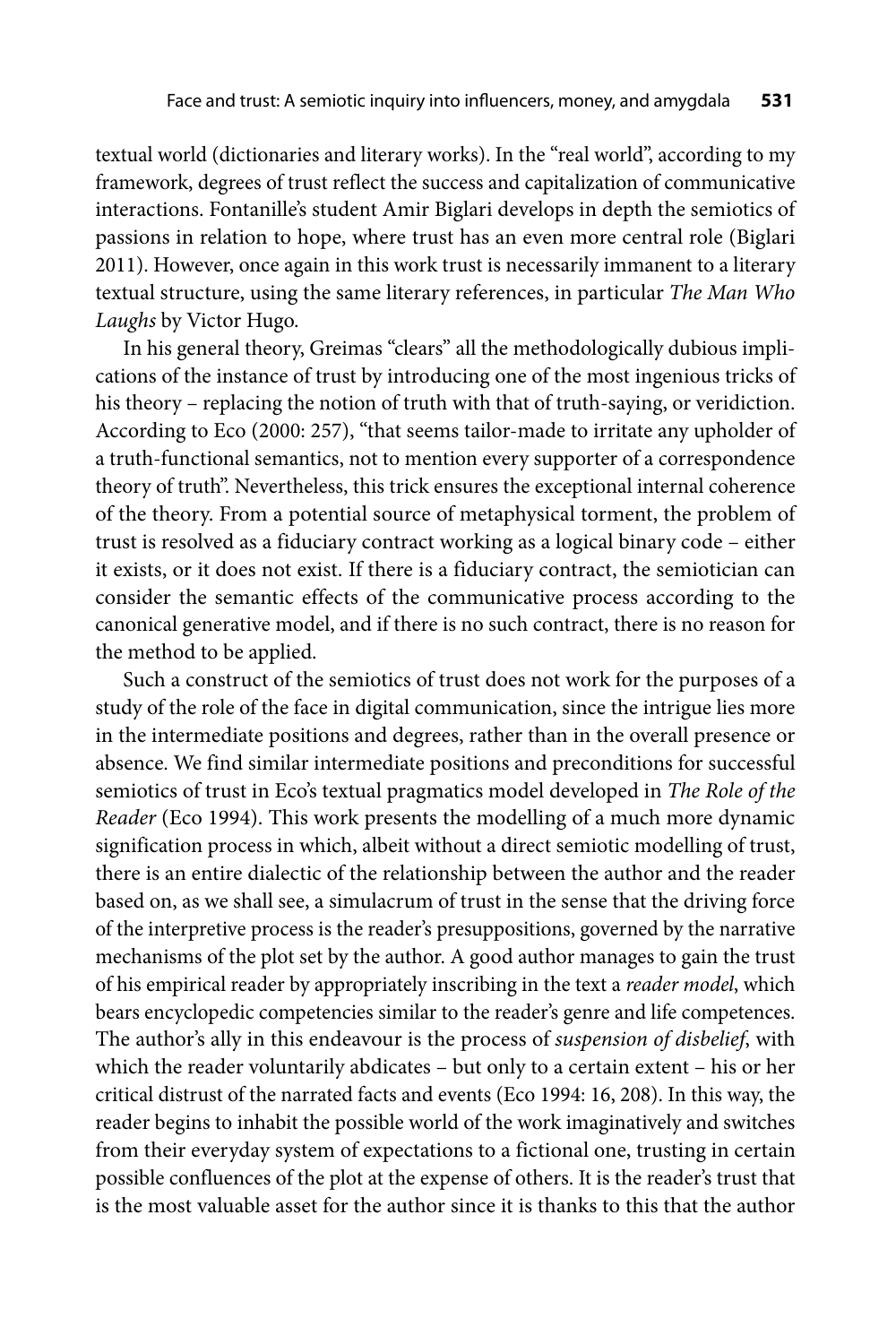can create the highly desired twists in the action. These twists show the reader that his/her trust, collaboratively misled by the author, has been projected in the wrong direction. Each twist in the course of the plot is a retelling of the cards on the table and a new round of the game of trust and conjecture.

In Eco's model, the concept of *frame* plays a central role in explaining the process of the permanent presupposition that drives interpretation (Eco 1994: 21–27). He shapes the notion of 'intertextual frames'. Frames are culturally codified portions of meaningful experience that the author relies on as being available in the readers' encyclopedic competence and used by them to unravel the plot. At the same time, an important direction in the otherwise boundless research of trust also puts the concept of frames at the centre of its theoretical modelling (Lewicki, Brinsfield 2011) and, as we will see in the next section, the analogies are impressive.

Valuable input into the semiotics of trust might have been expected from the cognitive branch of the discipline, but as surprising as this may seem, the global repositories of published research show a marked absence of such work. The story is different with Peirce – as with any other subject imaginable, he has his considerations on the notion of trust as well. Although these are quite marginal in comparison to other notions, they carry a heuristic potential (on the faith–trust– perception continuum) to be explored even in the context of the research direction referred to in the following paragraphs. Should the reader want to pursue the inquiry, great systematic review of the notion of trust in Peirce can be found in Pope 2018.

Otherwise, Peirce's concept of abduction has been used to define a new method of examining trust in the context of business organizations (Le Gall, Langley 2015), although this cannot be defined as a semiotic contribution. Similarly, the phrase 'semiotics of trust' is sometimes used in the complex matter of trust in financial markets, but it appears at a superficial metaphorical level, reflecting the need for certain symptoms and signals from stock exchanges to be interpreted in a timely manner for more adequate financial asset management (Bikoula 2011; Swedberg 2010, 2012).

A very original contribution under the label 'Trust in Signs' is offered by Bacharach and Gambetta (2001) who have developed an accomplished model. The context is that of the trust in society in general, and the emphasis falls on the everyday practices of using credit cards, money exchange, touristic situations, games of deception, and the like. The authors define this situation as "relentless semiotic warfare" (Bacharach, Gambetta 2001: 167), but the only theoretical reference they provide is that of the *signal theory*, while semiotics as a theory is completely absent. The way the action of all signs and strategies of deception is described and modelled is naïve, as there is no instance of enunciation, and the signs/signals are conceived as bearers of universal meaning, independent of the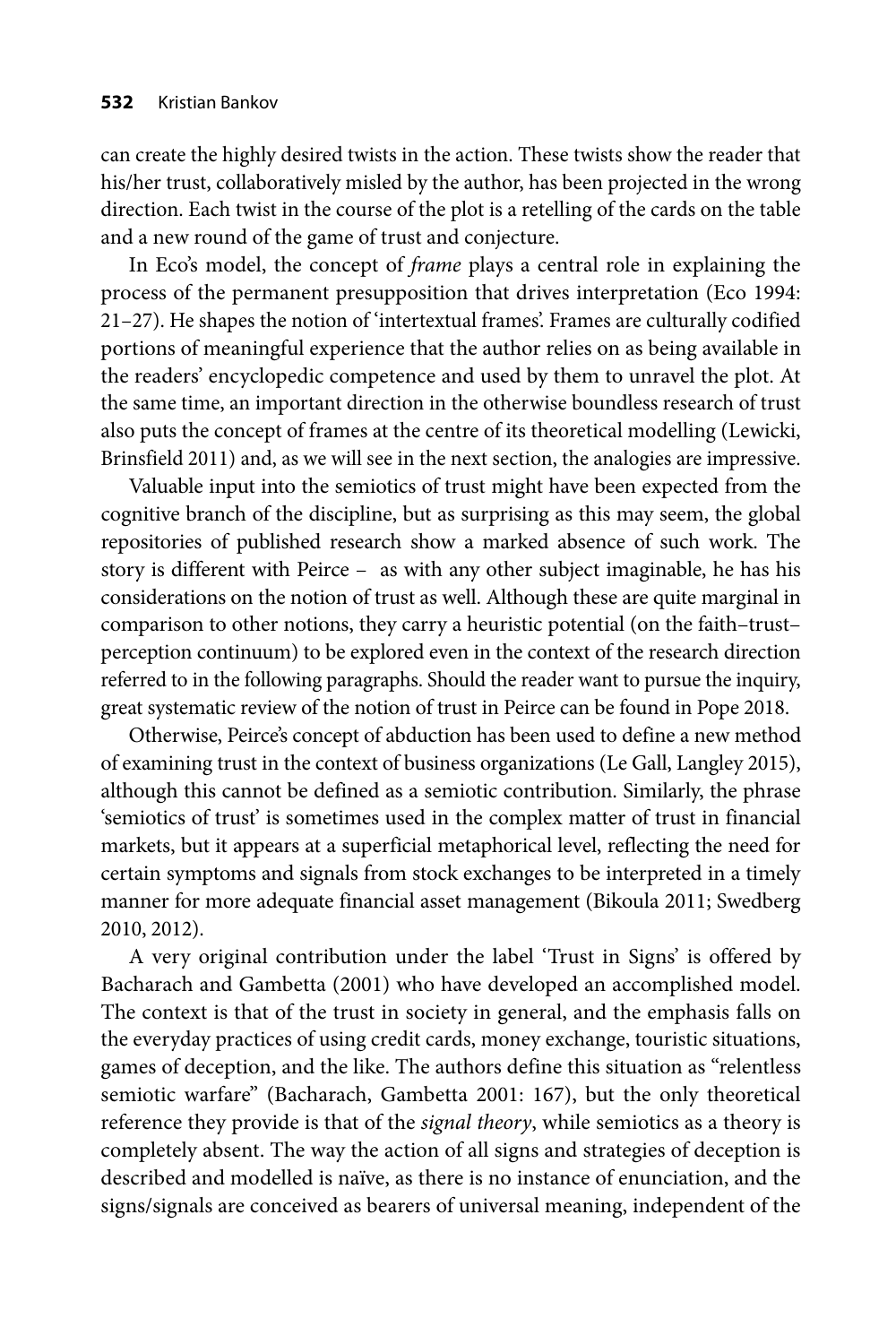syntagmatic chain or the pragmatic situation. Yet what is interesting for our inquiry is the part on the signs/signals of identity (Bacharach, Gambetta 2001: 167ff). The authors introduce the term '*Krypta*' – the unobservable properties of a person that are his/her trust-warranting features (Bacharach, Gambetta 2001: 177). In this case, the context-independent efficacy of trustworthiness of *Krypta* is close to the way in which I define the semiotic efficacy of the face, but beyond the description nothing else can be unpacked from this model to develop my proposal, which is focused on digital communications in the post-truth era.

In authors such as Liu and French we find very specific applied models of the semiotics of trust. They are used for operational diagnostics of online services and virtual organizations (French, Liu, Springett 2006)<sup>4</sup>. The joint publication of these authors sets out a detailed methodology for research commissioned with companies conducting business through web platforms in mind. The end product for the clients of such a study is a *semiotic trust profile*. For this purpose, the most general cultural semiotics approach is used, which, unlike conventional approaches, provides the necessary significance to the socio-cultural world of consumers through cross-cultural analysis (French, Liu, Springett 2006: 177, 180).

Another important contribution offered by these authors is the creation of a model in which the factors generating trust in virtual organizations are graded. This model is called the *Semiotic Trust Ladder* and it "currently functions as a kind of metamodel, within which VO [virtual organizations] partners can conceptualize e-trust issues within a typical partnership, from its earliest inception to design and implementation"5 (French, Bessis, Maple 2010: 1115).

Although these models are valuable as a practical application of a semiotics of trust, they cannot provide the necessary theoretical basis for the purposes of this study focused on the role of face in trust building in the era of ubiquitous digital image manipulation.

### **No trust inside the text**

Before proposing certain semiotic reflections on the relationship between face and trust on the Internet, let us elaborate the analogies between the role of trust

<sup>4</sup> French, Timothy Stewart; Liu, Kecheng; Springett, Mark 2006. *Towards an E-Service Semiotic Trust Framework.* In proc. ALOIS 2006, Borås, Sweden; available at [http://www.vits.](http://www.vits.org/uploads/alois2006/french_liu_springett.pdf) [org/uploads/alois2006/french\\_liu\\_springett.pdf](http://www.vits.org/uploads/alois2006/french_liu_springett.pdf).

<sup>5</sup> French, Timothy Stewart; Bessis, Nik; Maple, Carsten 2010. A high-level semiotic trust agent scoring model for collaborative virtual organisations. *2010 IEEE 24th International Conference on Advanced Information Networking and Applications Workshops.*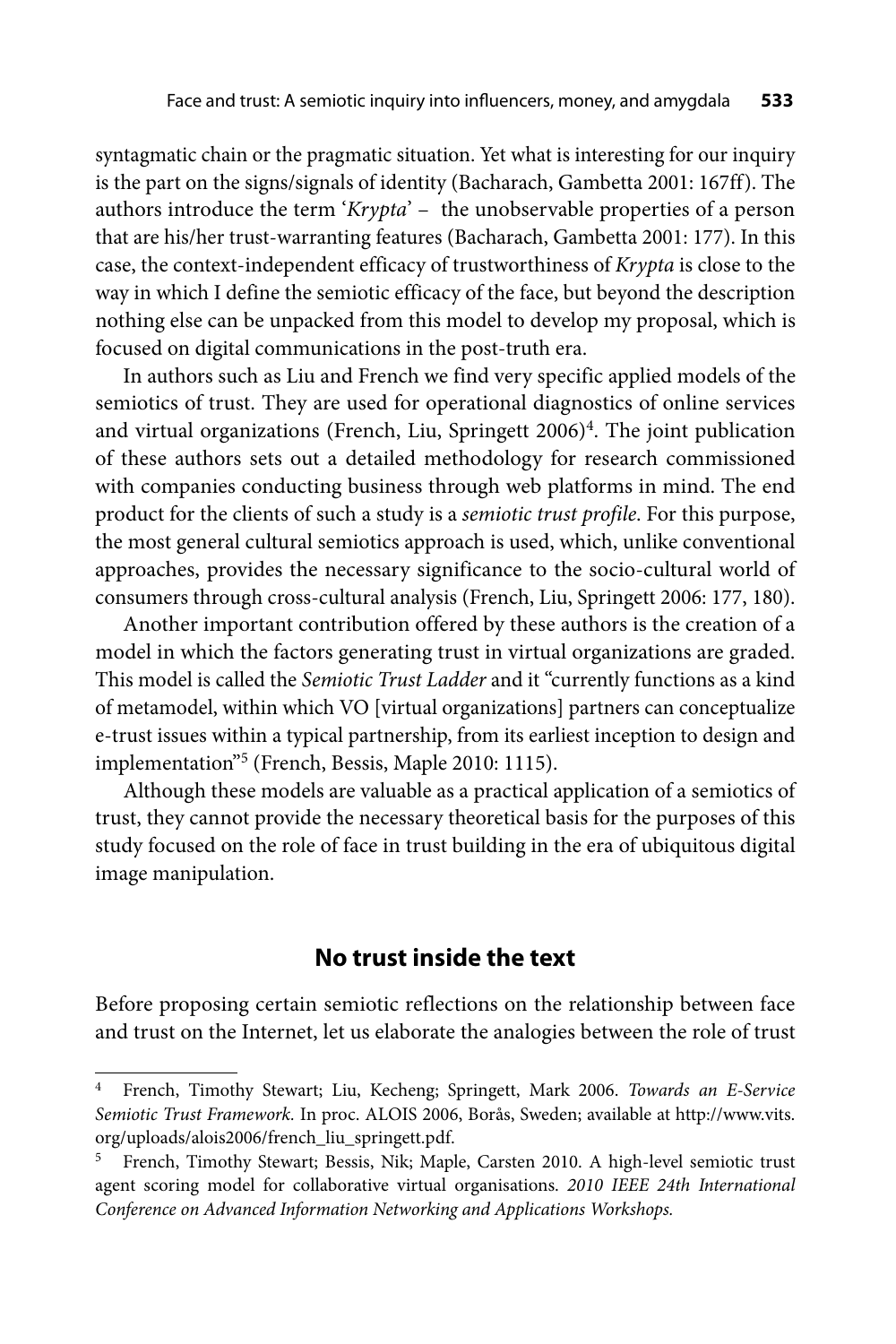in the "inferential walks" in text interpretation and the "inferential walks" in real life, when we are faced with a choice among different hypotheses of action. An influential method for studying trust is one that sees it as the essence of heuristics for decision-making and judgment (Lewicki, Brinsfield 2011, 2015). Here the concept of the frame is at the heart of the theoretical model and may be seen to introduce the theory of trust in purely semiotic terms: "Framing is about making sense of a complex reality and defining it in terms that are meaningful to us" (Lewicki, Brinsfield 2011: 116). Minsky is a common reference for both approaches. Trust is a kind of shortcut in the process of giving meaning to the reality around us and making it practically possible. "People are not accustomed to thinking hard, and are often content to trust a plausible judgment that comes to mind" (Kahneman 2003: 1450). The same thing happens in the mind of a text reader that is left to the delight of the narrative, rather than reading like a detective or an experimental scientist looking for logical inconsistencies and factual errors that can often be found in fascinating stories. Research into trust shows that in real "out-of-text" life, for purely practical reasons people are forced to suspend their disbelief in some weak form just as they are when reading fiction. Concerning textual interpretation, Eco (1994: 17) speaks of intertextual frames which culture and textual experience create to facilitate text's semantic functioning. In "real life" another kind of frames that are ready-made as well, but derive from a different kind of individual and social experience, build the meaning.

However, at this point the main difference between the two semiotic processes appears. A closer look at the most widely accepted definitions of the concept of trust reveals something; e.g. Lewicki and Brinsfield (2011: 125) quote Rousseau: "Trust is a psychological state comprising the intention to *accept vulnerability* based on positive expectations of the intentions or behavior of another" (my emphasis, K. B.). Vulnerability also appears in many other definitions of trust (Lewicki, Brinsfield 2011: 125). However, it is something that is completely missing both in the interpretation of the text from the point of view of textual pragmatics and in the immanentist approach of the generative model. The text is by definition a fixed discourse, given once and for all, and no matter how unusual the inferential walks made by the reader are, he/she risks absolutely nothing given that he/she is ultimately served an identical textual manifestation with an identical structure. There may be a description of trust in the text as a narrative structure or modality, but there is no such psychological state. Vulnerability can only happen in a situation of *interactive communication or action*. It is one thing to watch with bated breath how James Bond plays with the fate of humanity in a poker game, but another to play poker ourselves and to win or lose a certain amount of money on our choice of hand. There is no trust in the text, because in the semiotic mechanism of its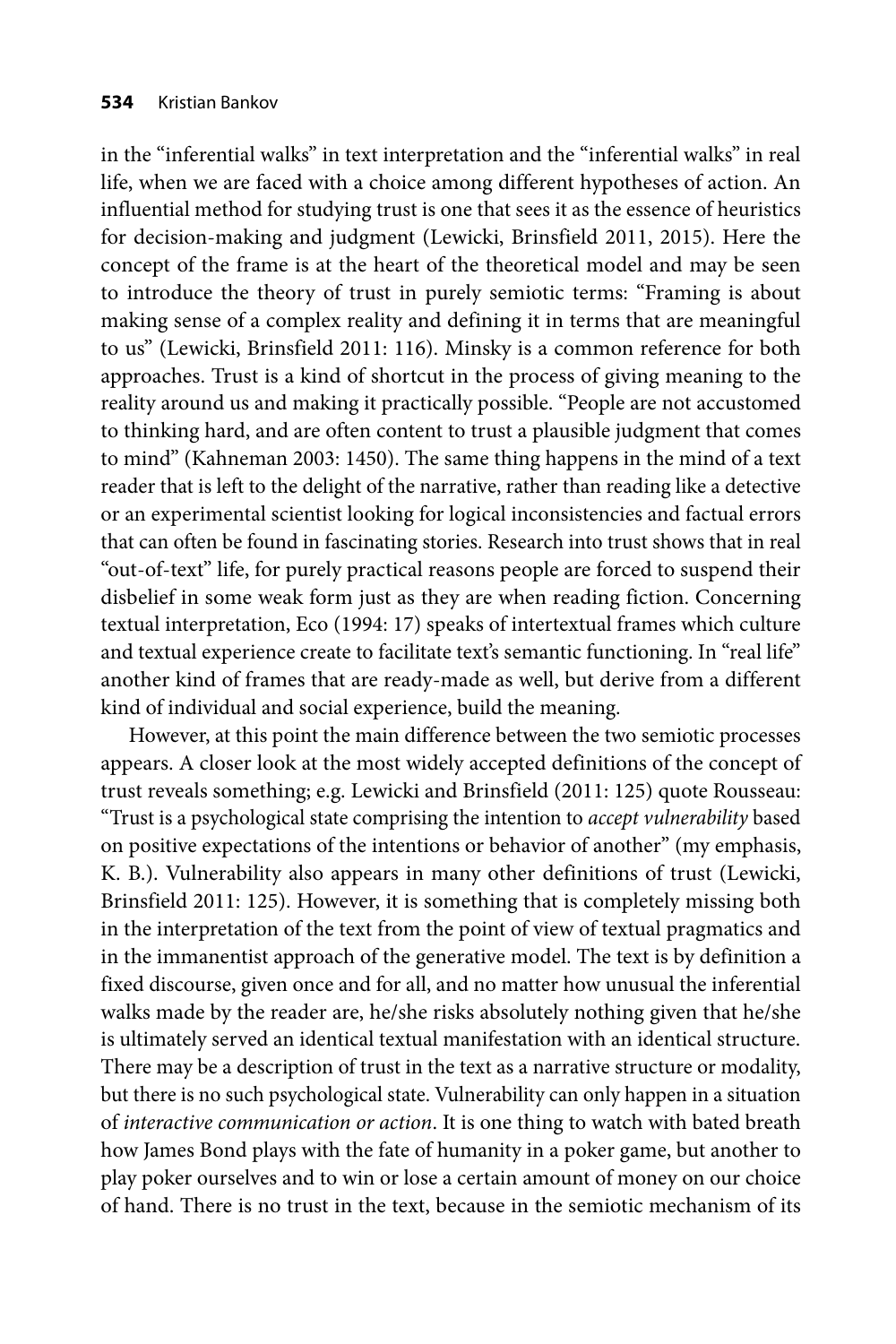semantic actualization there is no instance of decision-making. What we see in the text from a perspective of textual pragmatics is trust by analogy with the extratextual condition of trust. In other words, it is a simulacrum of trust. Accordingly, the theoretical modelling of the existential state of trust in textualism is doomed (see Bankov 2018, 2022).

### **Face, primordial trustworthiness and self-fulfilling prophesy**

Let us now turn to the field of neuroscience in order to see what ideas from there can enrich our semiotic view of the face–trust relationship. The findings are very encouraging. A fundamental discovery was made in the early 1990s: the American-Portuguese neuroscientist Antonio Damasio, when researching patients with brain injuries, located quite clearly an area in the brain where instant and primordial judgements of trust/distrust after seeing a face take place (see Colins 1998). This is the part called the *amygdala* in the centre of the brain. The conclusion is that these judgements on a level of instantaneity and primordiality are identical with emotional reactions in every perception. At the same time, these reactions have more important consequences than others, since they are more ethically reflexive than these. At the heart of the so-called *first impression*, there is a kind of capital of trust with longer-lasting consequences. The team of the Bulgarian-American neuroscientist Alexander Todorov conducted experimental research into Damasio's perspective on perceived trust, comparing instantaneous judgment with longerlasting impressions, based on the subjects' deeper familiarity with each other. The results show a strong correlation between the two phases of judgements on trustworthiness, i.e. the validity of the primordial judgment is proved (Todorov, Oosterhof, Baron 2008).

Another team of authors changed the research perspective and experimented on the behavioural effects on the carriers of more or less trustworthy faces themselves (Slepian, Ames 2016). The social adaptation of individuals with varying degrees of trustworthiness in their faces creates behavioural strategies which correspond to and internalize such a degree. In other words, if someone is born with a trustworthy face, for example, babyface (Slepian, Ames 2016: 286), then his/her social behaviour, driven by the need for adequacy to the expectations of others, will be such as to justify the credited trust, while untrustworthy faces self-generate social distrust. To explain the phenomenon, the authors use the term "self-fulfilling prophecies" (Slepian, Ames 2016: 283, 287), as it is used in the psychosocial sciences. For us, this means that the trust capital of the trustworthy face as a social construction has a tendency to be polarized in an objective way.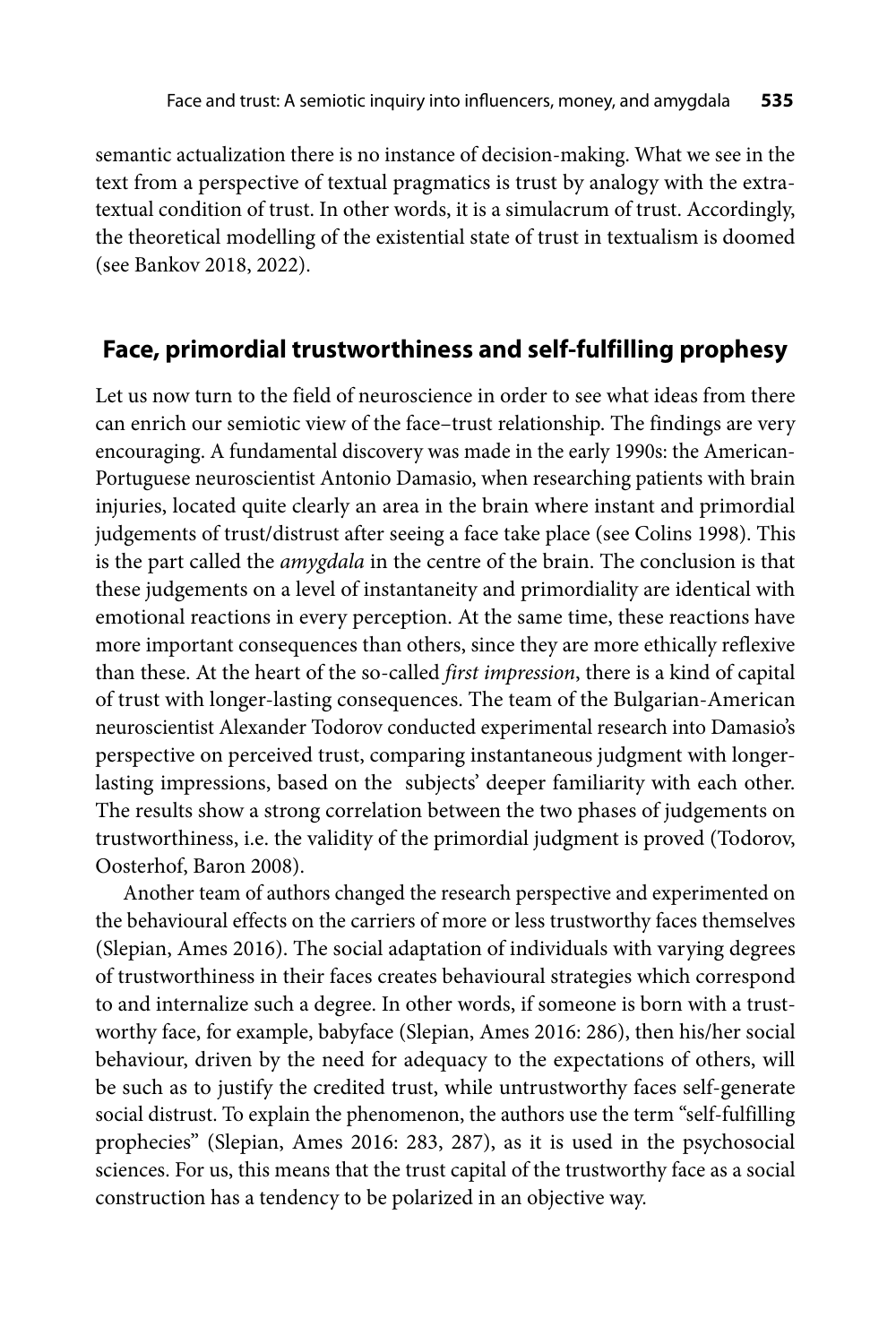#### **536** Kristian Bankov

Since the dawn of time, petty fraud with abuse at the level of primordial prereflexive trust created by "good" faces has taken place, e.g. many tourist have become the subject of petty abuse by local individuals specializing in this business. The interesting thing here is that the strength of the effect of trust created by the face is such that a person repeatedly falls into the same trap time after time. There are many analogies with theatrical performances. Theatre anthropology defines a pre-expressive level of stage presence that is transversal to all traditions and techniques. It is a prerequisite for a good actor to be convincing on stage for the spectator to believe in his/her role. In everyday life, the face and its level of trustworthiness has the same pre-expressive function (Bankov 2003), which makes the same communicative acts achieve their goal if fulfilled by "good" faces, and fail if fulfilled by "bad" faces. In the normal dynamic of social life, a face's trustworthiness can have a significant impact on life experience, including lifechanging situations (Slepian, Ames 2016: 283). In the case of tourist fraud, the situation is not ordinary, since the contact has no temporal perspective – all we have is a pure form of monetary capitalization of the pre-expressive trustworthiness of the face of the fraudsters. The topic of the relationship between trust and its transformation into monetary value is the subject of the final chapter of the study.

### **Trust, faces, influencers, and economic value: A research direction**

The approach I propose for the semiotic conceptualization of the relationship between the face and trust in the digital age is just a research direction for a potentially large and challenging research programme. As we shall see shortly, the issue hits the core of a megatrend in global socio-economy, which is why my approach begins from the extremely insightful definition of money which opens a completely new perspective in the modelling of digital culture. This definition states that money is "trust inscribed" (Ferguson 2008: 30).

Over the last four to five years, I have devoted a great deal of research to this type of sign to develop a holistic semiotic perspective in which many of the age-old boundaries between money and non-money have become blurred. In this logic, for example, the explanation for the incredible success of bitcoins as a currency boils down to two fundamental things: *trust* and *adoption* (Bankov 2022: 82). The Internet has made possible the emergence of a wide variety of monetary forms, most of which aim at autonomy from the central banking system. This has given rise to time banking, video games currencies, and many other creative forms of measuring and exchanging value through various online platforms. I believe that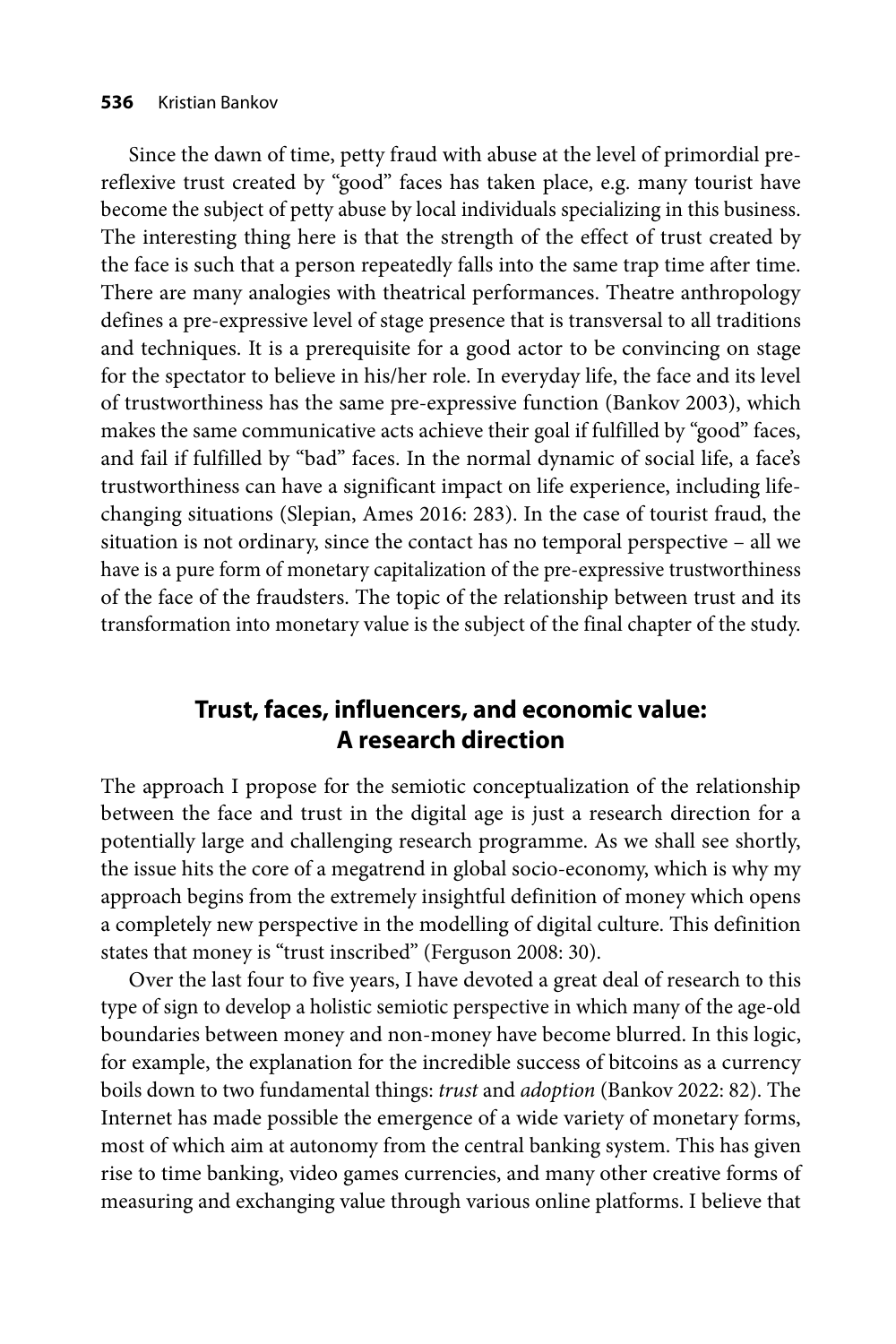the face with its capacity to be a bearer of primordial and pre-reflexive trust can take a worthy place within this sign logic.

It is no coincidence that this article illustrates my thoughts on the semiotic relation of the face and trust with the figure of the *influencer*. Certainly, this is not the only manifestation of the relationship studied, but the influencer is an emanation of the cultural changes in the digital age, especially from the phase of social media (Web 2.0). This is a megatrend: the agency *Upfluence* lists four million professional influencers, and this is the result of only a few years of growth in this field.<sup>6</sup> We must also take into account all the millions of users who aspire to this status, but have not yet found a way to achieve it, as well as the millions who are *de facto* influencers, but have not turned it into a profession.

It would be no exaggeration to say that *the face is the semiotic device that creates the preconditions for the influence that each influencer has on his/her followers*, regard less of the field of interest. When a team from the online magazine *Papermag. com* dedicated research to unravelling the secret of the success of influencers, they focused their efforts on the influencers' faces. The result of this study is a synthesized image of the faces of the 100 most influential *Instagram* influencers. Undoubtedly, this face (Fig. 2) well illustrates the hypotheses of neuroscientists about face trustworthiness, although it was achieved by a different methodology. Another scientific study confirms that the key to success is not the attractiveness of the face, but its ability to inspire trust and intimacy (Marôpo, Jorge, Tomaz 2019).



*Figure 2*. The Ideal Influencer – synthetic face of the 100 top Instagram influencers. (Credits to PAPER Magazine/ PAPERMAG.com.)

See https://www.upfluence.com/influencer-profiles (last accessed on 31 January 2021).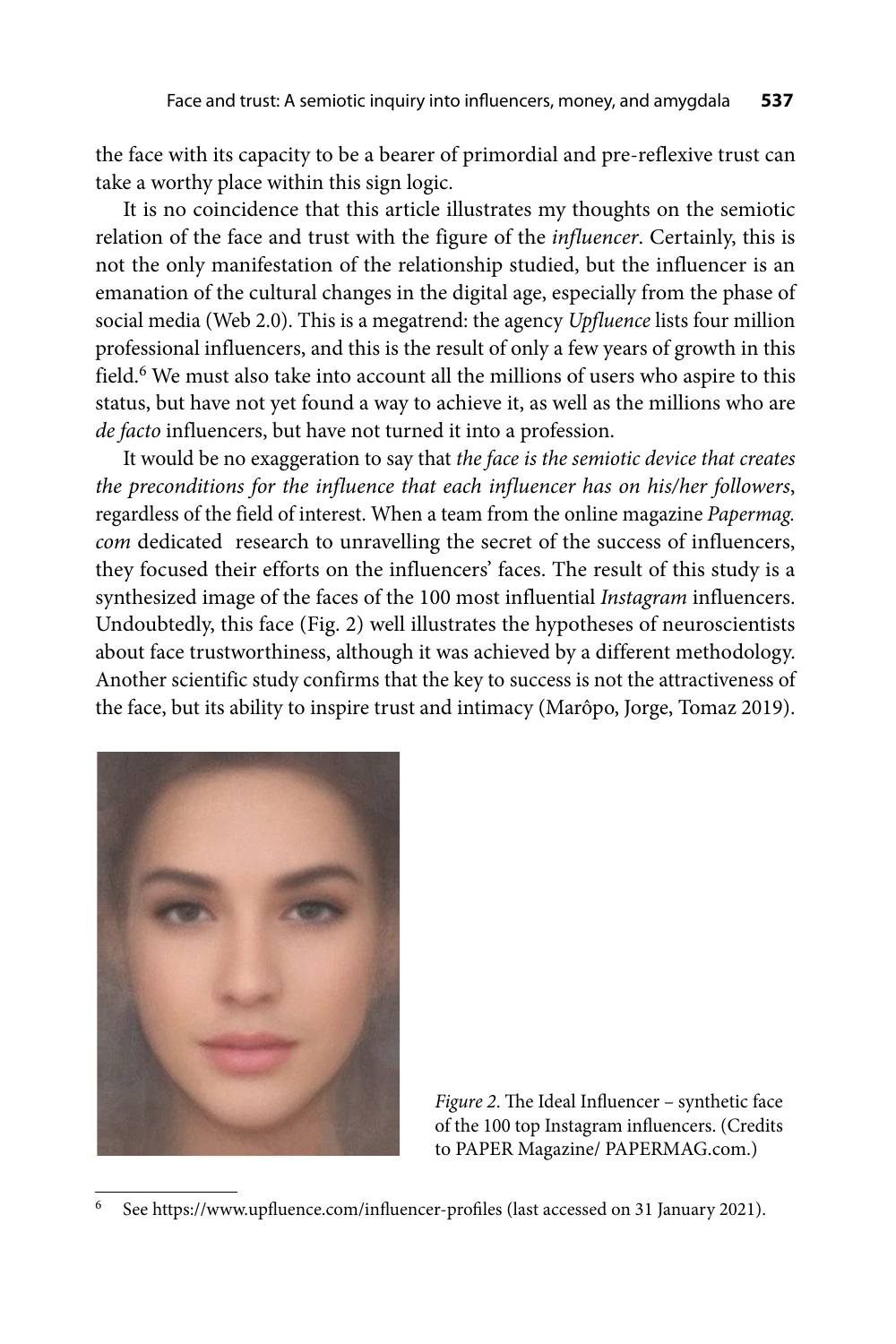There are influencers who never show their faces. Some techno geeks never appear on the videos, others generate their influence by collecting images or videos of other people and subjects, etc. I could not find reliable statistics in regard to this, but my assumption is that these are minor cases, and the common mainstream influencer is visualized well in front of the camera and speaks to her/his followers.

Other important point is that having a trustworthy face is not enough to become an influencer automatically. My firm belief is that a trustworthy face is a *tangible and objectively measurable asset;* one that gives indisputable advantages to the owner and creates difficulties for those who lack it. The conditions for the increased value of trustworthy faces are rooted in one of the main consequences of the culture of social media – the *total crisis of trust*. Some summarize this situation as post-truth, others as post-factual democracy. "Post-truth" even became Word of the Year 2016 of the Oxford Dictionary.<sup>7</sup> In this new social fabric, dominated by emotional factors, the face has a privileged status. I began this study with a long list of technological techniques for counterfeiting the face, but this is part of the overall ontological status of an online culture in which anything can potentially be counterfeited. "Trust is the new scarcity" claims one of the authors, trying to grasp today's essentials.<sup>8</sup> We cannot but think of the times of the gold standard when the scarcity of gold was the main source of trust in the precious metal, necessary for the global financial system to stay stable. With its primordial and prereflexive potential to establish a relation of trust, in today's context the trustworthy face is the new gold. The success of the influencers' business is evidence that, notwithstanding the well-known practices of falsifying its digital appearance, the face's ontological statute is still based on the relation with an agency of trust.

### **Trustworthy face as gold**

The face is the semiotic universe *par excellence*, where the equilibrium between nature and culture feeds the social fabric of every civilization in the most sublime way. Anatomically the same, the face has inspired a huge variety of myths, rituals, representations, businesses, etc. in different cultures (Leone 2019: 19–20). The digital globalization of the world is attributing a new, more unified, but still fundamental role to the face, where trust is the scarcest resource of the social fabric. We see this clearly with the crucial role of the face in the megatrend of the influencers' profession.

See https://languages.oup.com/word-of-the-year/2016/; last accessed on 31 January 2021.

<sup>8</sup> McCullen, Aidan 2019. Why we need public broadcasters – Trust is the new scarcity. Medium,

<sup>7</sup> March 2019, is available at https://medium.com/thethursdaythought/why-we-need-publicbroadcasters-trust-is-the-new-scarcity-65c32577e1cd; last accessed on 31 January 2021.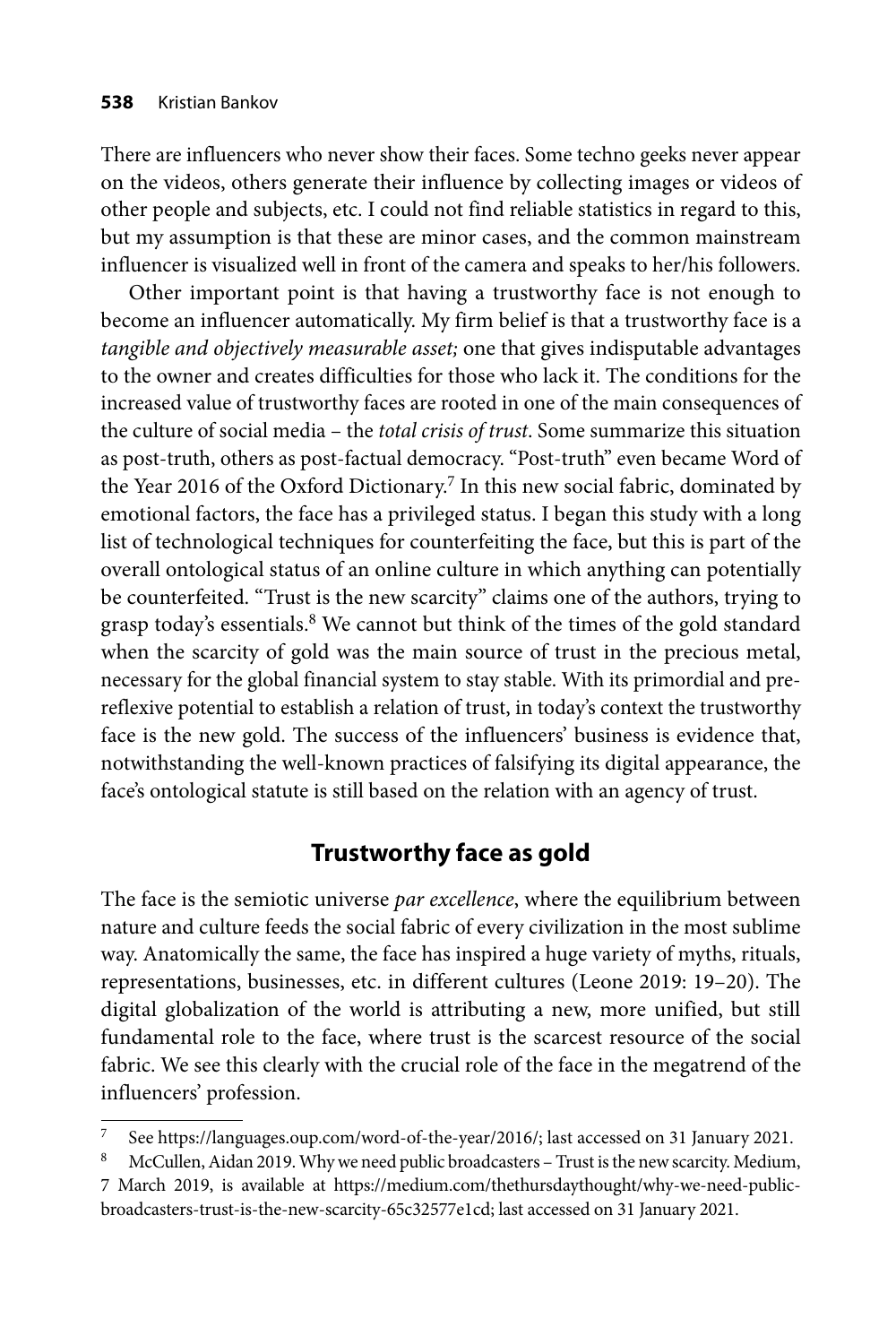The face of the professional influencer is *monetized trust*. In the same way, the money sign is trust inscribed. Faces are the new species of coins of the internet where their value is measured and expressed by the trustworthiness, inscribed on their "heads and tails". The extended neuroscientific research on the trustworthiness of the face suggests that there are objective methods of evaluating it. With the help of semiotics we may start work on a tool designed to elaborate a *semiotic trust profile of the face*, similar to the evaluation of the quality of gold before the coinage, by analogy with the existing tools for business organizations.

#### **Conclusion**

This is the first research paper which brings together face, trust and semiotics. As pairs, all three combinations – semiotics and face, semiotics and trust and face and trust – are well explored. My main contribution would be the opening of a new research direction, rich in theoretical potential and in operative application on a socio-economic megatrend in digital culture: namely studying the sphere of social media influencers. This is not the only cultural reality, envisaged by the research direction, but I think it is the most relevant one to start with. It is one which, after a certain number of contributions and after establishing a basic vocabulary, could be extended to other occurrences of the face in e-technological societies.

One of the major claims of the paper is that there can be no other approach to such complex object as the semiotics–face–trust interplay than an interdisciplinary one. Interdisciplinarity would include the economic logic of online communications, especially working on the differences between linear textual actualization and interactivity. The methodological perfection of the generative approach of the Paris School of semiotics is one of the major obstacles to opening the semiotic theory to interactive communication. The first step is the elaboration of a new model of the money sign, seen as *trust inscribed*, which would allow the semiotic modelling of digital interactivity.

At the same time, the advent of social media (Web 2.0) has brought about the full extent of the post-truth era. Trust has become one of the scarcest resources for our social fabric. In such a context, it has become obvious that appearance dominates over substance and face trustworthiness is increasingly playing a decisive role in the success of the new-economy ventures, consisting mainly of services and access to experiences. Trustworthy faces work like valuable currency in the trust-scarce economic context, comparable to the role of gold as a precious and scarce material for the finances during the gold standard. In support of such a parallel comes the evidence from neuro-sciences. It has been found that the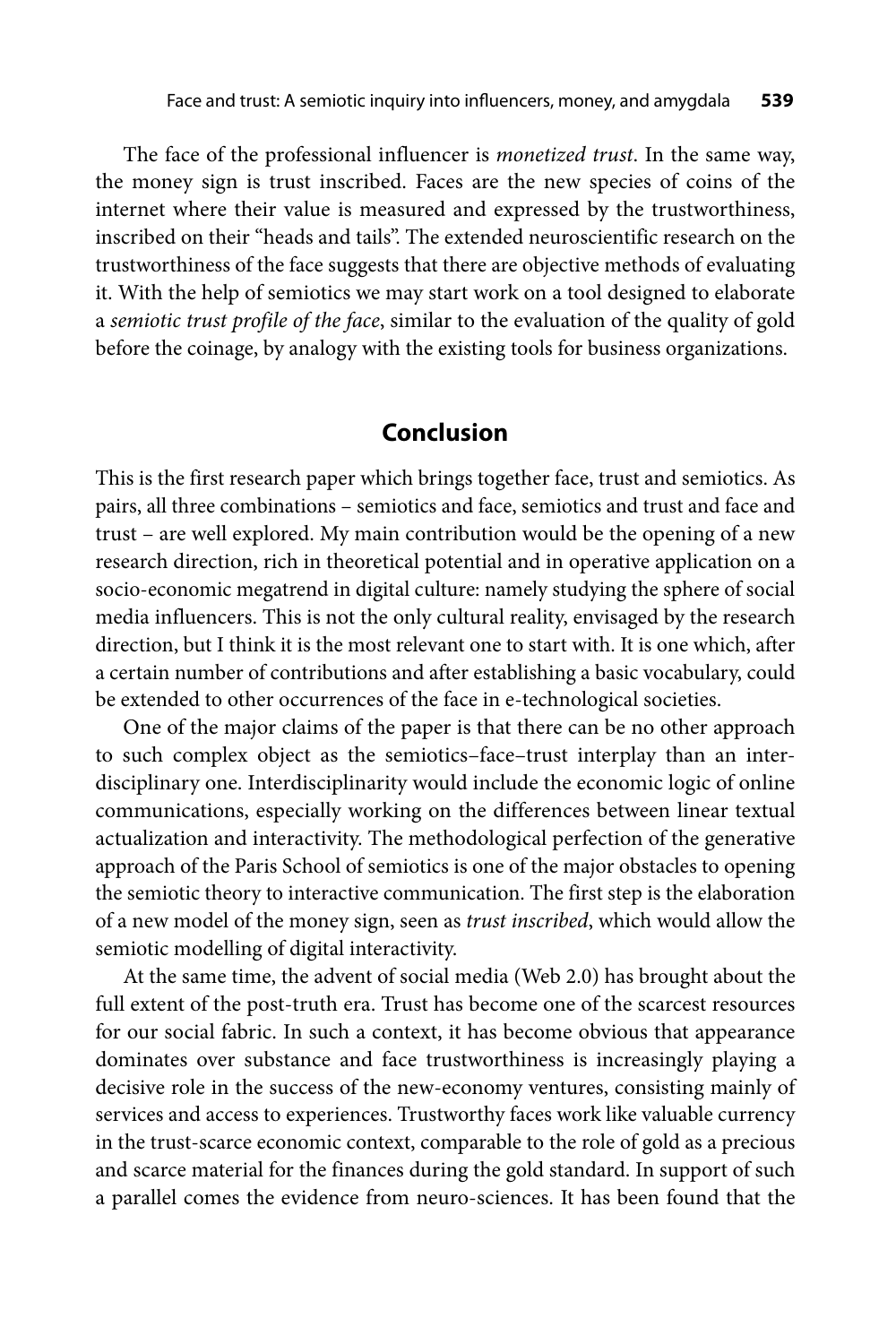trustworthiness of the face works on a primordial and pre-reflexive level, ascribing to it an absolute value in the establishment of the phatic function in online interaction.

# **References**

- Alexandrou, Alex; Maras, Marie-Helen 2018. Determining authenticity of video evidence in the age of artificial intelligence and in the wake of Deepfake videos. *The International Journal of Evidence & Proof* 23(3): 255–262. https://doi.org/10.1177/1365712718807226
- Bacharach, Michael O. L.; Gambetta, Diego 2001. Trust in signs. In: Cook, Karen S. (ed.), *Trust in Society*. New York: Russell Sage Foundation, 148–184.
- Bankov, Kristian 2003. Face and understanding. In: Tarasti, Eero (ed.), *Understanding/ Misunderstanding: Contributions to the Study on the Hermeneutics of Signs*. (Acta Semiotica Fennica XVI.) Helsinki: International Semiotics Institute, 192–200.
- Bankov, Kristian 2018. From text to interaction. *Digital Age in Semiotics and Communication* 1: 9–17. https://doi.org/10.33919/dasc.18.1.1
- Bankov, Kristian 2022. *The Digital Mind: Semiotic Explorations in Digital Culture*. London, Cham: Springer Nature.
- Barthes, Roland 1981. *Camera Lucida: Reflections on Photography*. New York: Hill and Wang.
- Biglari, Amir 2011. *Sémiotique et Pragmatique des Passions dans Les Contemplations de Victor Hugo*. Lille thèses. Université de Limoges, Faculté des lettres et sciences humaines.
- Bikoula, Ignace Gustave 2011. *La valutazione e la prevenzione del rischio sistemico con gli strumenti della network alaysis*. PhD dissertation. La Sapienza University of Rome, Faculty of Economics.
- Colins, Peter 1998. Faces, trust and the amygdala. *Trends in Cognitive Sciences* 2(7): 238. https://doi.org/10.1016/S1364-6613(98)80016-8
- Eco, Umberto 1994. *The Role of the Reader: Explorations in the Semiotics of Texts.* Bloomington: Indiana University Press.
- Eco, Umberto 2000. *Kant and the Platypus.* London: Vintage.
- Ferguson, Niall 2008. *The Ascent of Money: A Financial History of the World*. New York: Penguin.
- Greimas, Algirdas Julien; Fontanille, Jacques 1991. *Sémiotique des Passions: Des États de Choses aux États d'Âmes*. Paris: Seuil.
- Kahneman, Daniel 2003. Maps of bounded rationality: Psychology for behavioral economics. American Economic Review 93(5): 1449-1475. https://doi.org/10.1257/ 000282803322655392
- Le Gall, Véronique; Langley, Ann 2015. An abductive approach to investigating trust development in strategic alliances. In: Fergus, Lyon; Möllering, Guido; Saunders, Mark N. K. (eds.), *Handbook of Research Methods on Trust*. Cheltenham, Northampton: Edward Elgar Publishing, 36–45. https://doi.org/10.4337/9781782547419.00012
- Leone, Massimo 2019. The semiotics of the face in digital dating: A research direction. *[Digital Age in Semiotics and Communication](https://doi.org/10.33919/dasc.19.2.2)* 2: 18–40. https://doi.org/10.33919/ dasc.19.2.2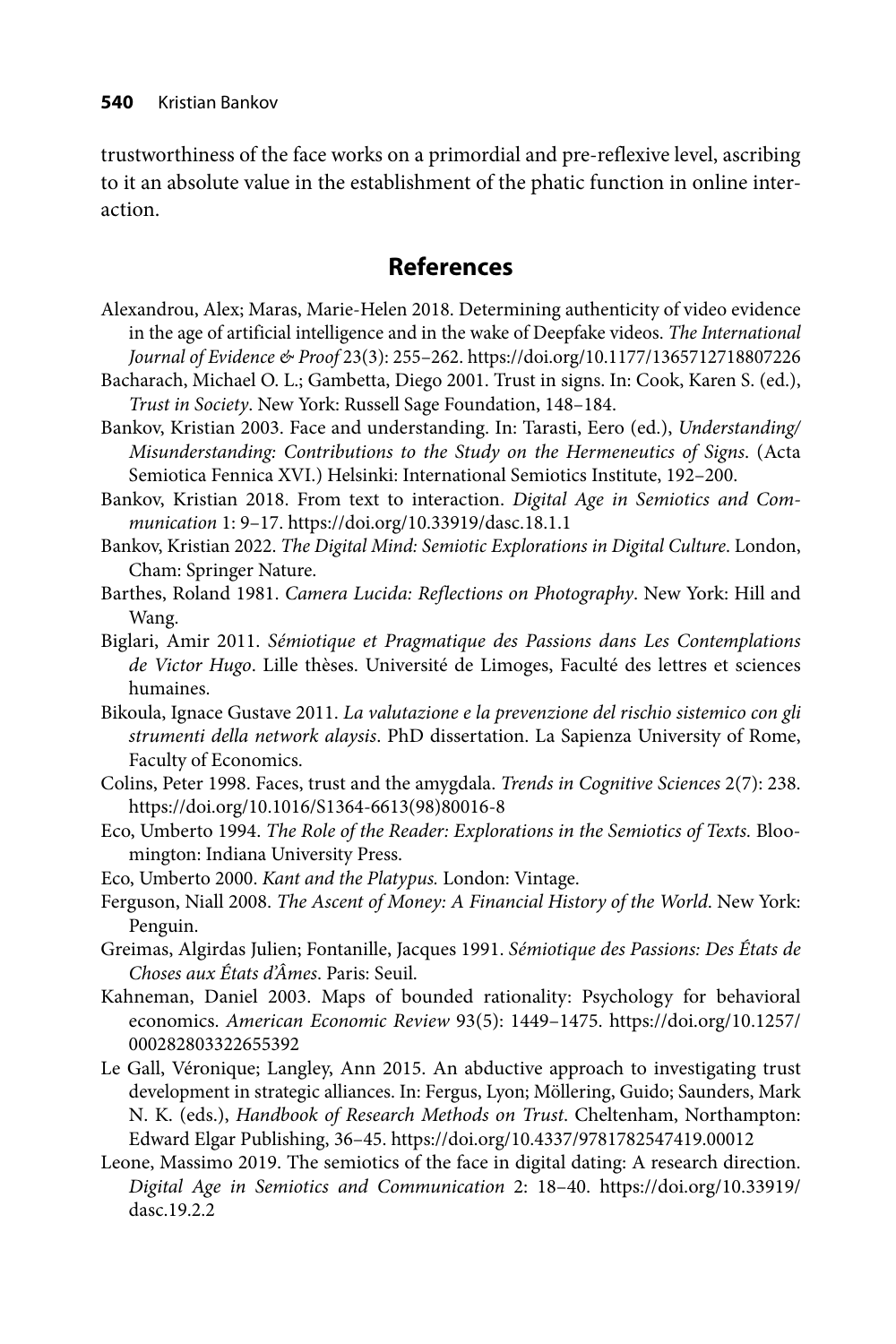- Lewicki, Roy J.; Brinsfield, Chad 2011. Framing trust: Trust as a heuristic. In: Donohue, William Anthony; Rogan, Randall G.; Kaufman, Sanda (eds.), *Framing Matters: Perspectives on Negotiation Research and Practice in Communication.* New York: Peter Lang Publishing, 110–135.
- Lewicki, Roy J.; Brinsfield, Chad 2015. Trust research: Measuring trust beliefs and behaviours. In: Fergus, Lyon; Möllering, Guido; Saunders, Mark N. K. (eds.), *Handbook of Research Methods on Trust*. Cheltenham, Northampton: Edward Elgar Publishing, 46–64. https://doi.org/10.4337/9781782547419.00013
- Marôpo, Lidia; Jorge, Ana; Tomaz, Renata 2019. "I felt like I was really talking to you!": Intimacy and trust among teen vloggers and followers in Portugal and Brazil. *Journal of Children and Media* 14: 22–37. https://doi.org/10.1080/17482798.2019.1699589
- Meyerson, Debra; Weick, Karl E.; Kramer, Roderick M. 1996. Swift trust and temporary groups. In: Kramer, Roderick M.; Tyler, Tom R. (eds.), *Trust in Organizations*. Thousand Oaks: Sage Publications, 166 –195. https://doi.org/10.4135/9781452243610.n9
- Pope, Michael 2018. Peircean faith: Perception, trust, and religious belief in the conduct of life*[. Transactions of the Charles S. Peirce Society](https://doi.org/10.2979/trancharpeirsoc.54.4.02)* 54(4): 457–482. https://doi.org/10.2979/ trancharpeirsoc.54.4.02
- Shen, Cuihua; Kasra, Mona; Pan, Wenjing; Bassett, Grace A.; Malloch, Yining; O'Brian, James F. 2019. Fake images: The effects of source, intermediary, and digital media literacy on contextual assessment of image credibility online. *New Media & Society* 21(2): 438–463. https://doi.org/10.1177/1461444818799526
- Slepian, Michael L.; Ames, Daniel R. 2016. Internalized impressions: The link between apparent facial trustworthiness and deceptive behavior is mediated by targets' expec[tations of how they will be judged.](https://doi.org/10.1177/0956797615594897) *Psychological Science* 27: 282–288. https://doi.org/ 10.1177/0956797615594897
- Swedberg, Richard 2010. The structure of confidence and the collapse of Lehman Brothers. *Research in the Sociology of Organizations* [30: 71–114. https://doi.org/10.1108/S0733-](https://doi.org/10.1108/S0733-558X(2010)000030A007) 558X(2010)000030A007
- Swedberg, Richard 2012. The role of confidence in finance. In: Cetina, Karin Knorr; Preda, Ales (eds.), *Handbook of the Sociology of Finance*. New York: Oxford University Press. https://doi.org/10.1093/oxfordhb/9780199590162.013.0028
- Todorov, Alexander; Oosterhof, Nikolaas N.; Baron, Sean G. 2008. Evaluating face trustworthiness: A model-based approach. *Social Cognitive and Affective Neuroscience* 3: 119–127. https://doi.org/10.1093/scan/nsn009

#### **Лицо и доверие: семиотическое исследование инфлюенсеров, денег и миндалевидного тела**

В результате культурного взрыва Web 2.0 цифровая культура породила семиотический парадокс: с одной стороны, изображения лиц используются невероятно широко, с другой стороны, поводов усомниться в их подлинности всё больше. Это связано с тем, что графические технологии сделали сложные манипуляции с изображениями возможными, а также значительно их упростили. После обзора существующих семиотических моделей доверия я предлагаю новый подход, подчеркивающий ценностные свойства доверия по аналогии с денежным знаком, который по сути